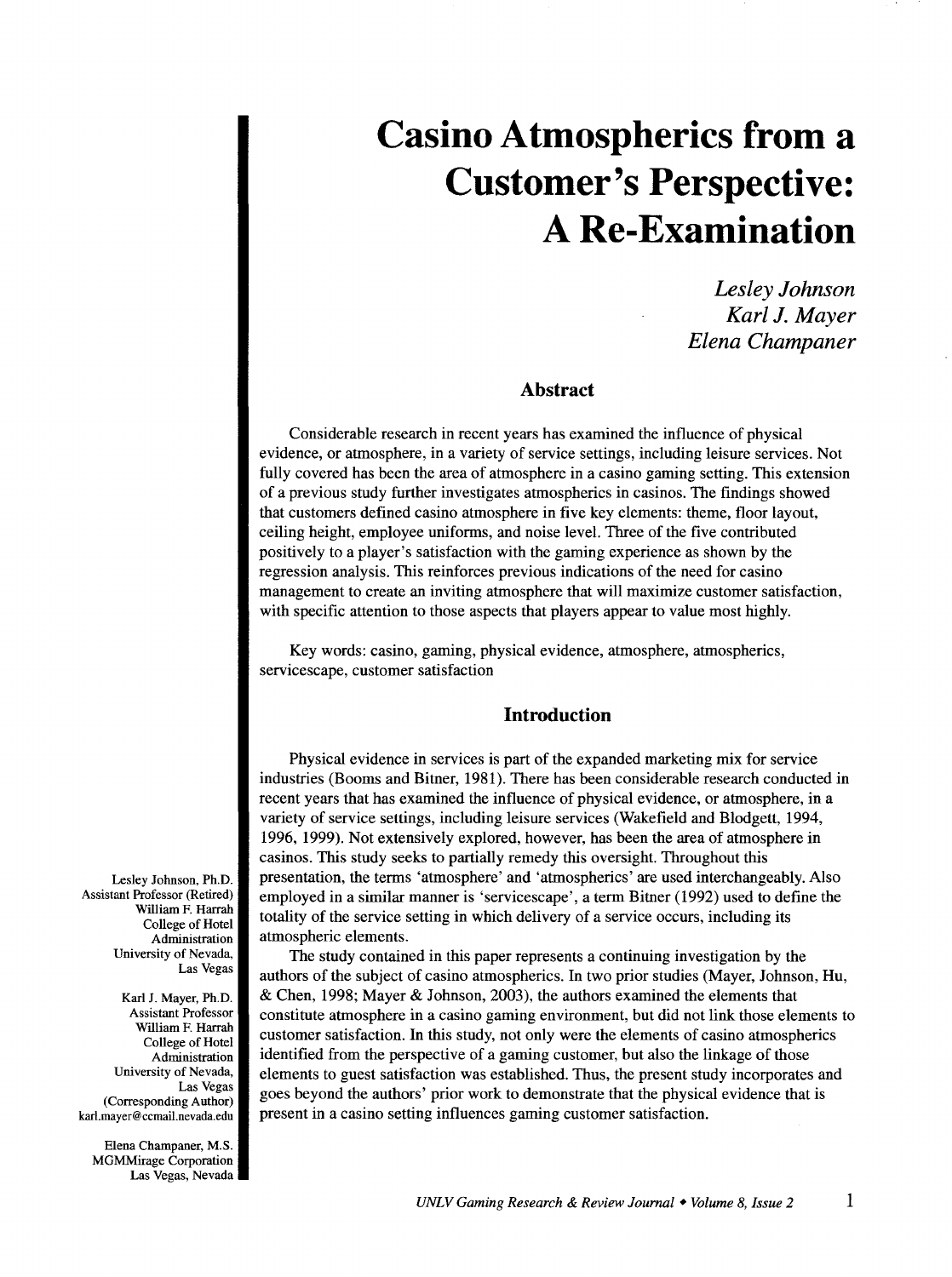# **Literature Review**

Since the concept of atmospherics was introduced in the early 1970's, there has been a slow, but growing interest in understanding and predicting the impact of the physical environment, or atmosphere, on customer responses to it. Kotler (1974) defines atmospherics as the conscious designing of space to create certain effects in buyers. Turley, Fugate, and Milliman (1990) describe atmospherics as the controllable items connected with the internal and external environment of a service facility that elicit an emotional or physiological reaction from customers. More broadly, atmospherics today is thought of as the effort to design buying environments to produce emotional effects in a customer that enhance purchase probability. Thus, in both goods and services settings, atmospherics is thought to have an influence on customers' purchasing behavior.

Bitner (1992) described the servicescape as the man-made physical surroundings of a service setting, and all of its ambient factors. The servicescape includes three important aspects: (1) ambient conditions; (2) spatial layout and functionality; and, (3) signs, symbols and artifacts. Spatial layout and functionality pertain to the way in which entrances, exits, seats, hallways, or walkways, etc. are arranged. Functionality and layout are key factors in many leisure services because they affect the comfort of the customer (Wakefield & Blodgett, 1994). For instance, Mayer & Johnson (2003) and

Wakefield and Blodgett (1996) found that casino floor layout was a significant factor in how gaming customers perceived casino atmosphere.

The first aspect of the servicescape, ambient conditions, includes components such as decor, theme, lighting, color, noise, temperature, architectural design, and other physical elements which customers experience in the servicescape. Such factors are important because they help create the facility's ambience. Several researchers have examined the subject of ambient conditions in casinos. Lucas (2003) found that ambient conditions in a casino setting included the elements of interior

decor, navigation (i.e., floor layout), cleanliness and seating comfort. Mayer & Johnson (2003) also studied the elements that comprise casino atmosphere, and found that customers related the theme of the casino to the concept of atmosphere in this study. For that study, a new survey was developed to measure the elements of casino atmosphere from the perspective of a gaming customer, which was then reused by the authors for the current study in a different casino setting.

In addition to the fact that people may purposely go to the leisure service primarily to experience the facility environment, consumers of leisure services are more likely to be more highly involved with the service encounter (Wakefield & Blodgett, 1994). Thus, the second and third elements of the servicescape (i.e., spatial layout and functionality and signs, symbols and artifacts) are more commonly referred to as what Bitner (1992) calls the "built" environment. Management can largely control the built environment at its own discretion. Based on the perception of spatial layout and functionality and elements related to aesthetic appeal or ambience, customers will have particular thoughts and feelings that will eventually lead them to approach or avoid the leisure service (Wakefield & Blodgett 1994).

In a services context, Bitner (1990, 1992) and others have proposed that atmospherics also is directly linked to customer satisfaction. Wakefield and Blodgett (1994, 1996, 1999) point out that when customers go for emotional, rather than functional reasons, satisfaction is likely to be determined partially on the basis of the perceived quality of the servicescape. Thus, customers who go to the casino are likely to notice the theme, colors, decor, employee uniforms, lighting, and other elements that are part of the servicescape, and be influenced by these factors. For instance, Lucas (2003)

**Atmospherics today is thought of as the effort to design buying environments to produce emotional effects in a customer that enhance purchase probability.**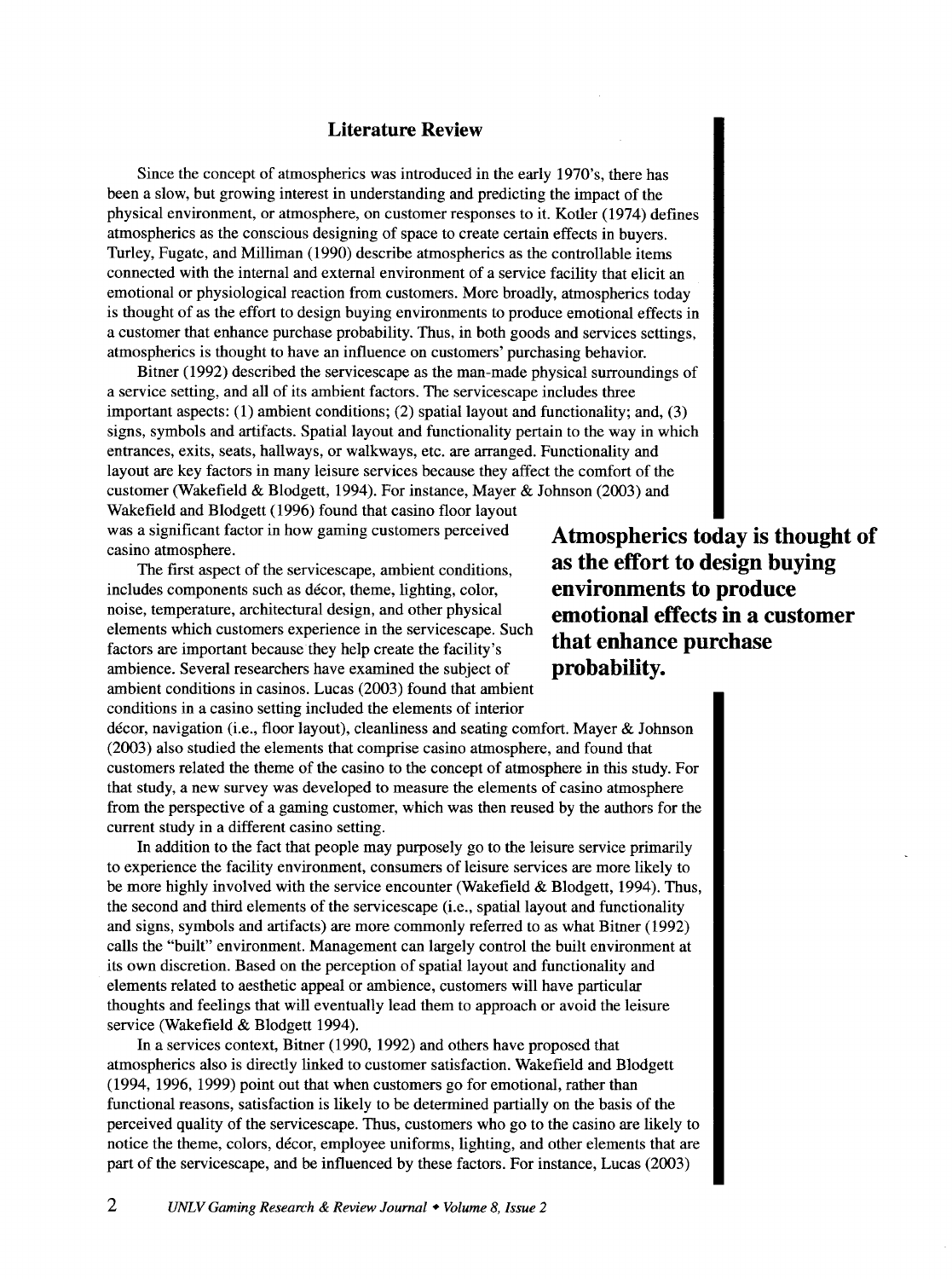#### *Casino Atmospherics from a Customer's Perspective: A Re-Examination*

surveyed Las Vegas gaming customers to determine which attributes of casino atmosphere most influenced their satisfaction levels. He found that certain aspects of atmosphere in the casino were significantly related to guest environmental satisfaction, including interior decor, navigation (i.e., floor layout), cleanliness, and seating comfort. The cleanliness factor has also been noted in the literature for its importance in enhancing a brand in restaurants (Simon, 2003).

Wakefield and Blodgett (1994) emphasize that while the perceived quality of the servicescape is an issue that should be of some concern to marketers, the servicescape may take on additional importance for marketers of leisure services. The longer one

**The longer one stays in the facility, the greater the chance that the servicescape will play a vital role in determining satisfaction with the service.** 

stays in the facility, the greater the chance that the servicescape will play a vital role in determining satisfaction with the service (Baker, 1987). Leisure services, such as gaming, usually necessitate that the customer spend longer amounts of time in the physical surroundings of the service provider (Turley & Fugate, 1992). For example, customers that spend several hours gambling in a casino are likely to be strongly influenced by the physical facility, whereas customers using a drive-through bank have minimal concern with its physical upkeep. In both

situations, the customers are primarily concerned with the quality of the functional service performed, but the importance of the perceived quality of the servicescape increases along with the time spent in it. This effect may be intensified if the customer is there primarily for the purpose of experiencing the servicescape for hedonic or emotional reasons (Wakefield & Blodgett, 1994).

Turley & Fugate (1992) also point out that the design of a stadium or arena may partially determine if customers will stay for the entire game or exit early to avoid crowds. Wakefield and Blodgett (1996) state that in addition to food quality and service, the quality of architecture, layout and interior design of a restaurant may influence how long customers will stay in the restaurant. Hence, with respect to the gaming environment, the longer a customer stays in the casino, the more he or she will probably spend. Thus, the servicescape of the casino becomes particularly important to gaming managers.

Previous research (Cronin and Taylor, 1992) has shown that perceived quality leads to satisfaction and subsequent repatronage in the provision of services. Satisfaction with the servicescape, therefore, may also influence repeat patronage intentions (Wakefield  $\&$ Blodgett, 1994, 1996, 1999). In a study of sports stadiums, Wakefield and Blodgett (1994) found that respondents who perceived the quality of the stadium as high were more satisfied with the servicescape. Also, their study showed that those that had become more involved with the servicescape indicated a greater willingness for repeat patronage.

In a later study, Wakefield and Blodgett (1996) found that facility aesthetics, layout accessibility, cleanliness, seating comfort, and electronic equipment and displays played a role in determining satisfaction with the servicescape in casinos and sports stadiums. Interestingly, cleanliness had a major effect on perceived quality in casinos and less of an affect in sports stadiums.

Their research attributed this finding to the amount of time that is spent in the physical environment; i.e., a few hours in the stadium for an event compared to a few days in the casino on a typical gambling trip.

Further, Wakefield and Blodgett (1996) found that satisfaction with the servicescape had a positive impact on repatronage intentions and desire to stay. They found that with their casino players' sample, satisfaction with the servicescape had a stronger effect on customers' desire to stay than on repeat patronage. The authors point out that although customers may be attracted to a property for a variety of reasons, it is their satisfaction with the servicescape that keeps them there (Wakefield  $& \text{Blodgett}, 1996$ ). Once inside the property, the length of time that customers stay depends, in part, on their satisfaction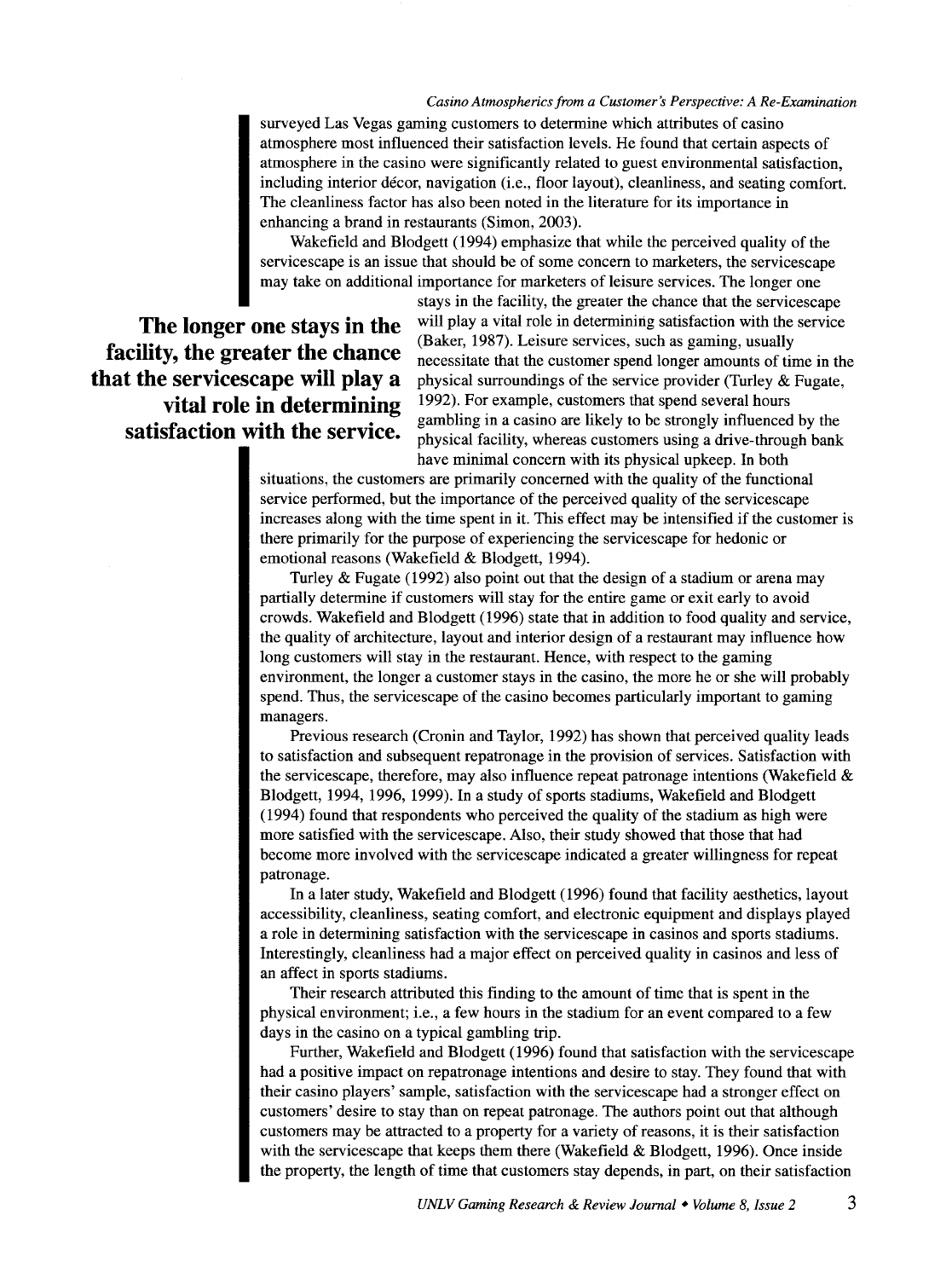with the servicescape. Management, therefore, should continually evaluate the quality of the physical evidence through visual inspections, customer comments, and by comparison with competitors. The authors point out that managers may over time become too acquainted with the servicescape and do not recognize deficiencies, and therefore may be losing customers because of the physical environment when the primary service offering is satisfactory (Wakefield & Blodgett, 1996).

Casino atmospherics, therefore, refers to all of the physical and non-physical elements of a casino that can be controlled to change the attitudes and behaviors of both employees and customers. These elements include a variety of intangible ambient cues such as temperature or sounds as well as architectural elements such as floor layout (Lucas, 2003). Two crucial concerns for casino operators are first, how long customers will desire to stay in the property once they enter, and second, will they want to repatronize the property in the

**Management, therefore, should continually evaluate the quality of the physical evidence through visual inspections, customer comments, and by comparison with competitors.** 

future. Customers may initially enter the property because of their interest in the primary service offered, but may not return if they are not satisfied with the physical environment of the leisure setting (Wakefield & Blodgett, 1996). Casino management, therefore, should make every effort to create an atmospheric experience within the service setting that is pleasant and positive (Milliman, 1988) and to evaluate its effect on customer satisfaction with the service encounter (Bitner, 1992).

It is evident, then that the physical surroundings of the service facility contribute to customer satisfaction. The current study seeks to extend the prior research discussed above by examining which aspects of casino atmosphere contribute to guest satisfaction, using the survey previously developed by the authors with minor modifications. The methodology involved in the current study is discussed next.

# **Methodology**

Data for this study were collected at a casino in Blackhawk, Colorado that has slot machines and a limited number of table games, but no hotel rooms. The study used a convenience sampling procedure, since it involved the least amount of disruption for regular casino operations. Gaming slot customers were intercepted at random on the casino premises. Casino personnel surveyed slot customers over a one-month period. The modal age range of slot players who were included in the sample was 40-49 years old, and their average gambling budget was just under \$200 per visit. The majority of the respondents in this study had visited the property more than 10 times in the previous twelve-month period. Thus, it was felt that the sample was reasonably representative of slot players that patronized this casino as a whole, according to casino management.

As mentioned above, a survey designed to measure slot player perceptions of casino atmospherics that had been employed in a previous study (Mayer & Johnson, 2003) was also used in this research. Customers were asked to complete a 37-question, selfadministered survey that covered ten different aspects of atmospherics relating to the casino where they were playing (Table 1). The previous survey was modified for this study to remove the two questions that related to smoke levels in the casino, since management believed that the vast majority of their customers were non-smokers. In fact, the sample collected in this study contained approximately 75 percent nonsmokers; thus, it was consistent with management's beliefs about their customer base.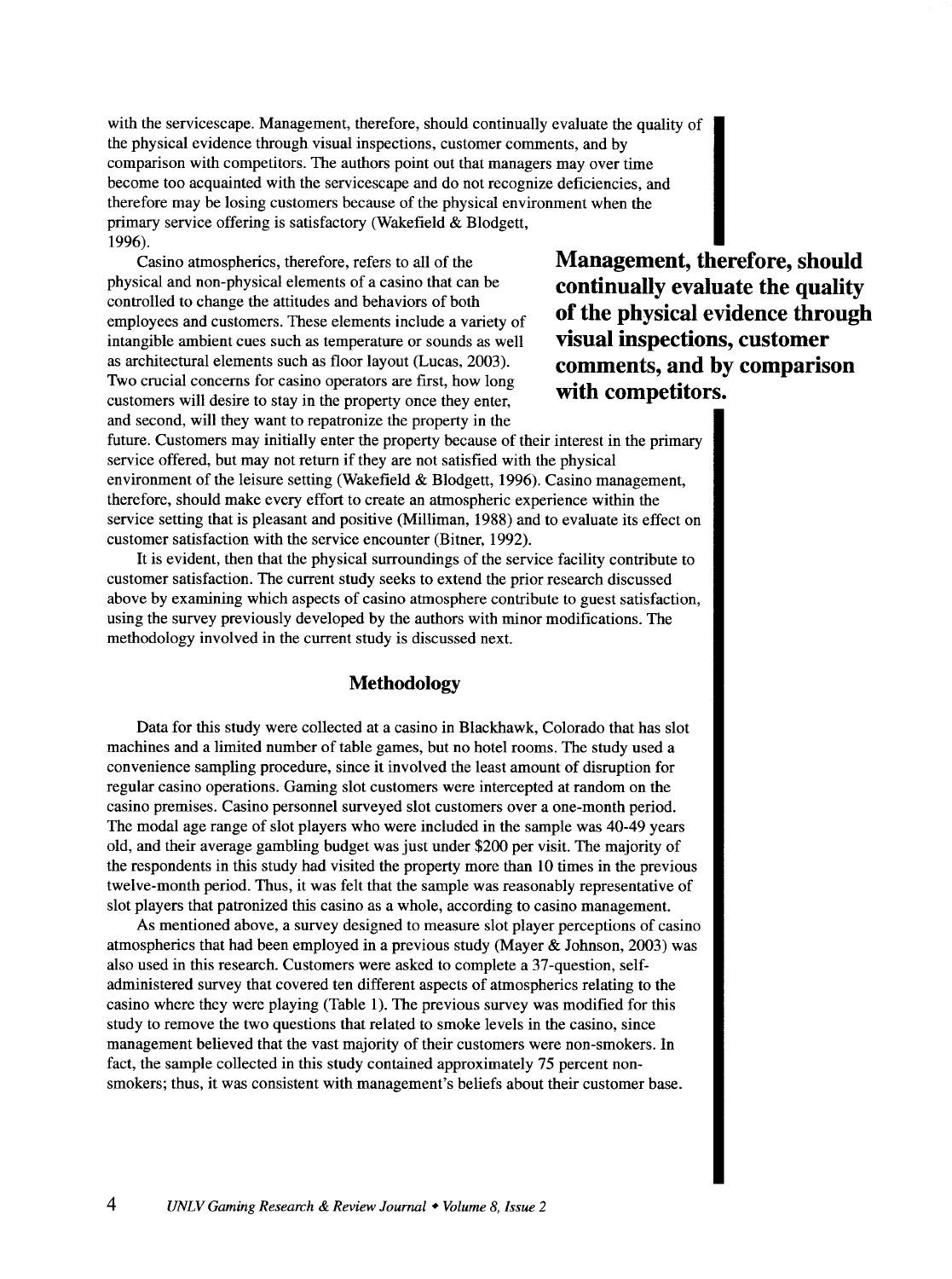*Casino Atmospherics from a Customer's Perspective: A Re-Examination* 

|    | Atmospheric              | Description                                                 |  |
|----|--------------------------|-------------------------------------------------------------|--|
|    | Element                  |                                                             |  |
|    | Theme                    | A unifying concept that conveys a sense of space, place,    |  |
|    |                          | or time in the mind of a casino guest                       |  |
| 2  | Décor                    | The furnishings and fixtures that are part of the built     |  |
|    |                          | environment in the casino                                   |  |
| 3  | Noise Level              | The amount and type of sound that is audible to a guest     |  |
|    |                          | on the casino floor                                         |  |
| 4  | Color                    | The colors that are part of the built environment in the    |  |
|    |                          | casino, which are visible to a casino guest                 |  |
| 5  | Ceiling Height           | The height of the casino from floor to ceiling              |  |
| 6  | Light                    | The lighting effects that are part of the built environment |  |
|    |                          | in the casino, which are visible to a casino guest          |  |
| 7  | Temperature              | The ambient temperature level in a casino, as perceived     |  |
|    |                          | by a casino guest                                           |  |
| 8  | <b>Floor Layout</b>      | The design of the casino floor space, including aisles and  |  |
|    |                          | walkways, pit areas and locations, and slot machine areas   |  |
| 9  | <b>Employee Uniforms</b> | The costumes that are worn by employees in the casino       |  |
| 10 | Smell                    | The ambient odors and aromas that are present in the        |  |
|    |                          | casino, which can be detected by a casino guest's           |  |
|    |                          | olfactory senses                                            |  |

Table 1. Ten Proposed Elements of Casino Atmosphere

Note: An atmospheric element relating to 'smoke' was not included in this study, since management of the casino involved in the survey believed that their customers were principally non-smokers.

The survey used a 5-point Likert scale for all questions, except those that involved players' demographic information. The use of five-level Likert scales with a neutral midpoint is recommended so that respondents are not forced to give an opinion if they do not have one (Steiber and Krowinski, 1990). Customers were asked to rate their response to each question from [1] Strongly Agree to [5] Strongly Disagree. Three questions were used to measure the first nine constructs shown in Table 1, and two questions were used to measure the tenth (smell) construct. A two-item scale was used to elicit responses for the variable 'satisfaction,' which was the dependent variable in this study.

The scale items for the satisfaction variable were adapted from several of the satisfaction measurement scales that are in common use in marketing literature (Bruner and Hensel, 1992). The remainder of the survey collected demographic information about the customers.

Over the course of the month during which data were collected, 308 customers completed the questionnaire. Nine surveys were discarded because they had missing information on various parts, which resulted in 299 useable surveys. This final dataset contained no data outliers, and was deemed to be of sufficient size to proceed with multivariate analytic techniques. All analysis of the data contained in this study was conducted by using SPSS 11.0 software.

Exploratory factor analysis was used to reduce the dataset. A five-factor solution appeared to be the best fit for the dataset (Table 2). Eigenvalues for all five factors were greater than 1.0. In arriving at a five-factor solution, a total of thirteen variables from the original dataset of 29 variables were eliminated from further consideration because they cross-loaded on several factors, which left a total of sixteen variables that were used to measure casino atmospherics.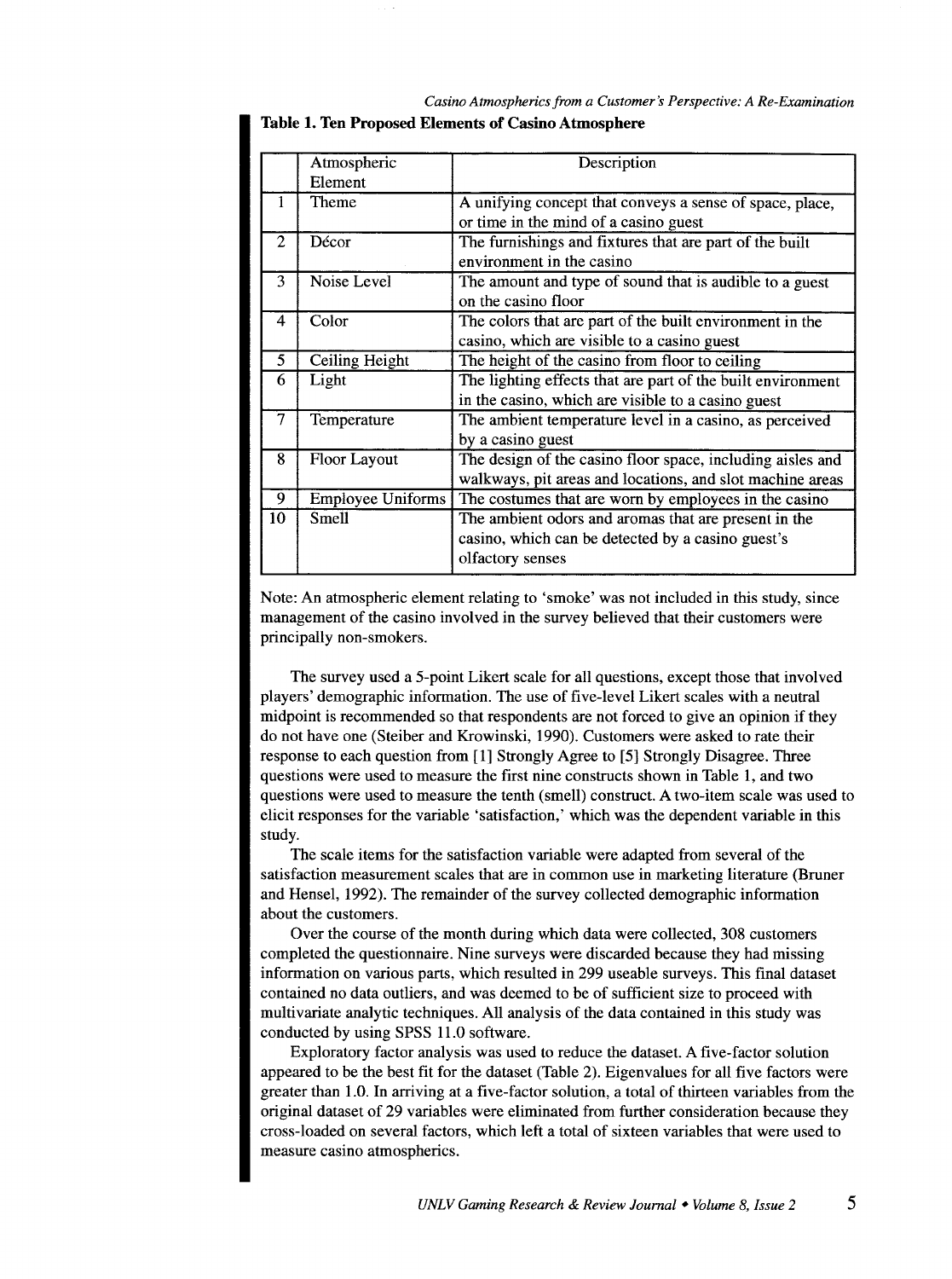|                     | Component               |                |                         |       |       |
|---------------------|-------------------------|----------------|-------------------------|-------|-------|
|                     | $\overline{\mathbf{1}}$ | $\overline{2}$ | $\overline{\mathbf{3}}$ | 4     | 5     |
| Theme1              | 0.853                   |                |                         |       |       |
| Theme2              | 0.837                   |                |                         |       |       |
| Theme3              | 0.787                   |                |                         |       |       |
| Decor1              | 0.715                   |                |                         |       |       |
| Decor <sub>2</sub>  | 0.583                   |                |                         |       |       |
| Noise2              |                         |                |                         |       | 0.865 |
| Noise3              |                         |                |                         |       | 0.829 |
| Height1             |                         |                | 0.842                   |       |       |
| Height <sub>2</sub> |                         |                | 0.782                   |       |       |
| Height <sup>3</sup> |                         |                | 0.789                   |       |       |
| Floor1              |                         | 0.796          |                         |       |       |
| Floor <sub>2</sub>  |                         | 0.857          |                         |       |       |
| Floor <sub>3</sub>  |                         | 0.777          |                         |       |       |
| Uniform1            |                         |                |                         | 0.752 |       |
| Uniform2            |                         |                |                         | 0.838 |       |
| Uniform3            |                         |                |                         | 0.854 |       |

#### **Table 2. Factor Analytic Results - Rotated Component Matrix**

Note: Extraction Method: Principal Components Analysis; Rotation Method: Varimax with Kaiser Normalization; Rotation converged in 6 iterations; factor loadings of less than 0.5 omitted for ease of interpretation.

The five resulting factors represented the following aspects of casino atmospherics:

Factor  $1 = "Thene and Décor" (referred to as 'Thene');$ 

Factor  $2 =$  "Noise Level";

Factor  $3 =$  "Ceiling Height";

Factor  $4 =$  "Floor Layout"; and,

Factor  $5 =$  "Employee Uniforms".

Each of these five factors represents a distinctive aspect of casino design.

However, factor 1 (theme) represents a combination of both theme and decor elements. The guests who participated in this study evidently combined these two elements of atmosphere in the casino setting. Thus, the theme construct herein encompasses both thematic and decor-related aspects of the built environment in the casino involved in this study, as viewed from the perspective of a slot machine player.

Each of the five resulting factors was transformed into an independent variable comprised of the variables contained in each factor by using a summated scale. Scale reliabilities for the resulting five independent variables are presented in Table 3. In addition, the scale reliability for the satisfaction (dependent) variable was 0.86. The scale reliabilities for all variables are greater than 0.70, which is an acceptable standard for exploratory research (Nunally, 1978). Hence, the reliability of the derived factors that resulted from the analysis appeared to be adequate.

| Table 3. Scale Reliabilities Measured by Cronbach's Alpha Coefficient |  |  |
|-----------------------------------------------------------------------|--|--|
|-----------------------------------------------------------------------|--|--|

| <b>Factor Name</b>       | Number of<br>Scale Items Included | Alpha Value |
|--------------------------|-----------------------------------|-------------|
| Theme & Décor            |                                   | 0.875       |
| Floor Layout             |                                   | 0.892       |
| Ceiling Height           |                                   | 0.852       |
| <b>Employee Uniforms</b> |                                   | 0.854       |
| Noise Level              |                                   | 0.883       |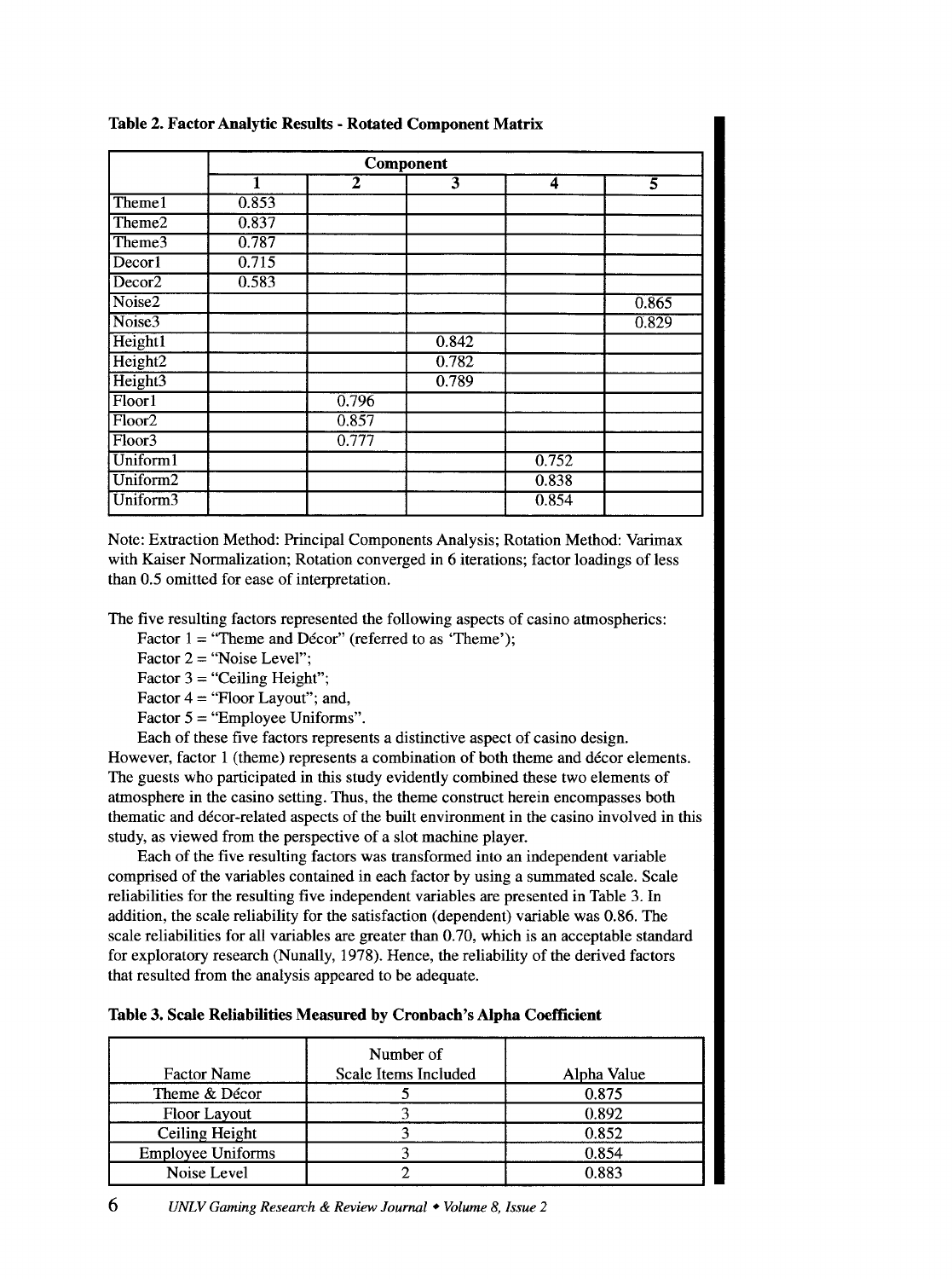*Casino Atmospherics from a Customer's Perspective: A Re-Examination*  Next, linear regression was performed with the five independent variables and satisfaction as the dependent variable. The resulting regression equation is as follows:

Satisfaction =  $0.755 + 0.303*$ Theme +  $0.231*$ Employee Uniforms +  $0.257*$ Noise Level +  $\varepsilon$ 

The F statistic for the regression was  $45.213$  (p <0.000), which demonstrates that the regression result is meaningful. In addition, the  $\mathbb{R}^2$  for the regression was 0.438, which indicates that it explained almost 44 percent of the total variance in the dataset.

Only three of the five independent (atmospheric) variables were significant in the regression equation: theme, employee uniforms, and noise level  $(p < 0.000$  for all three variables; standard error of the estimated beta coefficients for the three variables was 0.064, 0.062 and 0.055. respectively). The remaining two variables, floor layout and ceiling height were not significantly related to guest satisfaction in this study. Although caution must be used in interpreting the beta coefficients in a linear regression (Neter, Kutner, Nachtsheim, & Wasserman, 1990), it appears that theme contributed the most to player satisfaction, followed by noise levels in the casino, and employee uniforms. It is also important that all three aspects of atmosphere were positively related to the player satisfaction in the regression, which indicates that casino atmosphere enhances a player's gaming experience. The implications of the findings involved in this study for researchers and casino managers are discussed next.

# **Results & Discussion**

This study contained two key findings, which extended the authors' previous research in another casino setting (Mayer & Johnson, 2003). The first finding involved determining which elements of the setting constitute atmosphere from a gaming customer's perspective. The second finding relates the elements of atmosphere to slot player satisfaction with their overall gaming experience. Taken together, these two findings provide clear support for the notion that players are not only aware of casino atmosphere, but also care about it relative to their gaming experience.

In the current study, the results of the factor analysis on the data set show a fivefactor solution, including the elements of theme, floor layout, ceiling height, employee uniforms, and noise level (Table 2). This result is narrower in scope than the previous study (Mayer & Johnson, 2003) noted above which yielded a seven-factor solution for the elements of atmosphere in a casino. However, four of the factors in the current study, including floor layout, uniforms, ceiling height, and noise level, were identical between the two studies. The major difference in the factor analysis between these two studies was that theme was a stand-alone factor in the prior study, whereas it included decor in the current study.

Several methodological issues may help explain the differing results between the factor solutions in the current and prior studies. In the current study, the eigenvalues for all five factors were greater than 1.0. Typically, the eigenvalue criterion is a recommended approach to determine the appropriate number of factors that result from factor-analyzing a set of data (Malhotra, 1996), but other criteria might also be used, which could lead to differing results. In addition, factor analysis is a technique that is subject to substantive interpretation by the researcher (Churchill, 1995), and a certain degree of ambiguity is to be expected when interpreting the results of factor analysis (Tabachnick and Fidell, 1996). Thus, in the context of this exploratory research, some differences in the factor analytic results might well be expected. In addition, the casinos that were involved in the current and prior studies were quite different, both in terms of their geographic proximity and in their market positions and brand images. Nevertheless, there appears to be a reasonable consistency between the results of these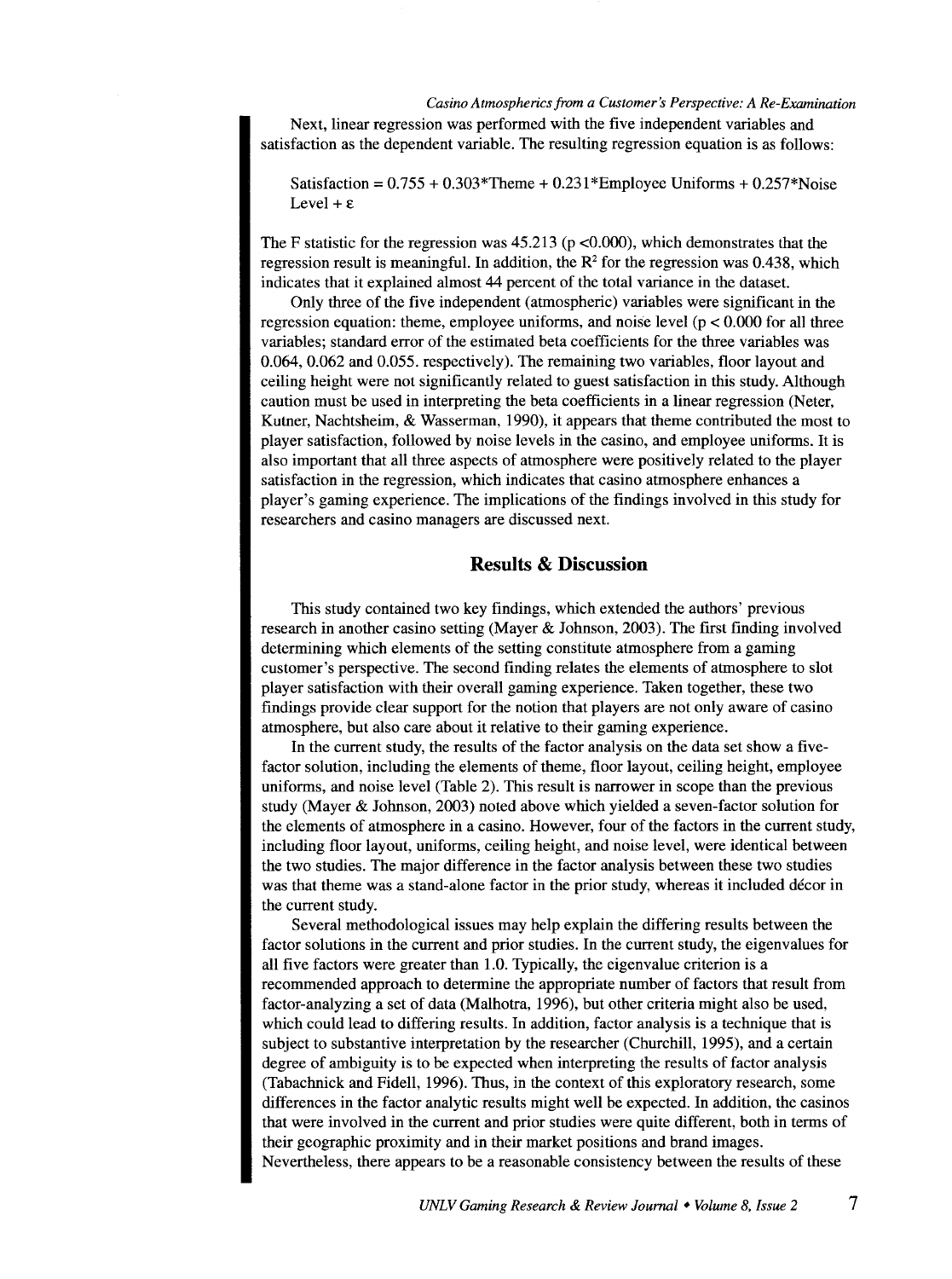two studies as to the key elements that comprise atmosphere to a slot machine player.

Further, this study went beyond the scope of the previous study to link customer satisfaction with the elements of casino atmosphere. It found that three of the five elements of atmosphere were significantly and positively related to gaming customer satisfaction. This result is consistent with the prior work mentioned earlier of other researchers (Wakefield and Blodgett, 1996; Lucas, 2003) who also reported satisfaction as having a significant relationship with atmospheric elements in a casino setting.

The results of the factor and regression analyses herein also offer several additional insights. They suggest that gaming customers think of casino atmospherics in a multidimensional way, rather than as a uni-dimensional construct. Further, not all ten potential aspects of atmosphere that were examined in this study were relevant to the guests when they envisioned casino atmosphere.

Lastly, three of those five aspects of atmospherics that were relevant to them in this study also influenced their satisfaction with their overall gaming experience.

With respect to atmosphere, this study provides further support for the casino industry's emphasis on certain aspects of casino design, which include theme/decor, floor layout, noise level, employee uniforms and ceiling height. Slot players' awareness of these dimensions of atmosphere reinforces the need for casino operators to be vigilant about such aspects of casino design. Thus, consistent with previous research on the effects of the servicescape on customers, the current study demonstrated that customers are aware of their surroundings while they are gambling, and that from the customers' perspective, certain aspects of the servicescape appear to be more meaningful than other elements.

Turning to customer satisfaction, it is significant that three of the five aspects of casino atmosphere contributed positively to a player's satisfaction with the gaming experience, as shown by the regression analysis. This finding suggests that the gaming industry's attention on creating a suitable atmosphere that is conducive to player satisfaction is well founded. Certainly, other aspects of a player's gaming experience, such as employee behavior, whether the player wins or loses, or the property's type, may also influence player satisfaction. However, the importance of this study is that it provides further evidence of a direct linkage between atmospheric elements and customer satisfaction, consistent with the previous research of Lucas (2003) and Wakefield and Blodgett (1996) in casino gaming. Thus, it is apparent that casino industry managers must not overlook the importance of creating the "right" kind of atmosphere in the casino to enhance player satisfaction.

#### **Limitations and Future Research**

As is the case for any exploratory research study, this one also contains a number of key limitations. First, it used a convenience sampling of slot players to gather information to minimize any potential disruptions to normal casino operations. Therefore, the study cannot be generalized to the population of slot machine players, or casino gamblers as a whole. Further, it only sampled players at a single casino in a relatively small gaming market-Blackhawk, Colorado. Thus, its results must be viewed with caution when considering the atmosphere at other types of gaming facilities. These would include both ends of the gaming spectrum, from the mega resorts in Las Vegas or Atlantic City, to a typical locals' casino in either large or small gaming markets. Also, the study did not attempt to examine casino atmosphere from the perspective of table games players, or high roller gamblers. The sample of gamblers involved in this study is principally from a 'low end' type of slot player. It may be the case that the perceptions of casino atmospherics of other types of customers might differ markedly from those who were involved in this study.

Thus, future research initiatives that examine the topic of casino atmospherics could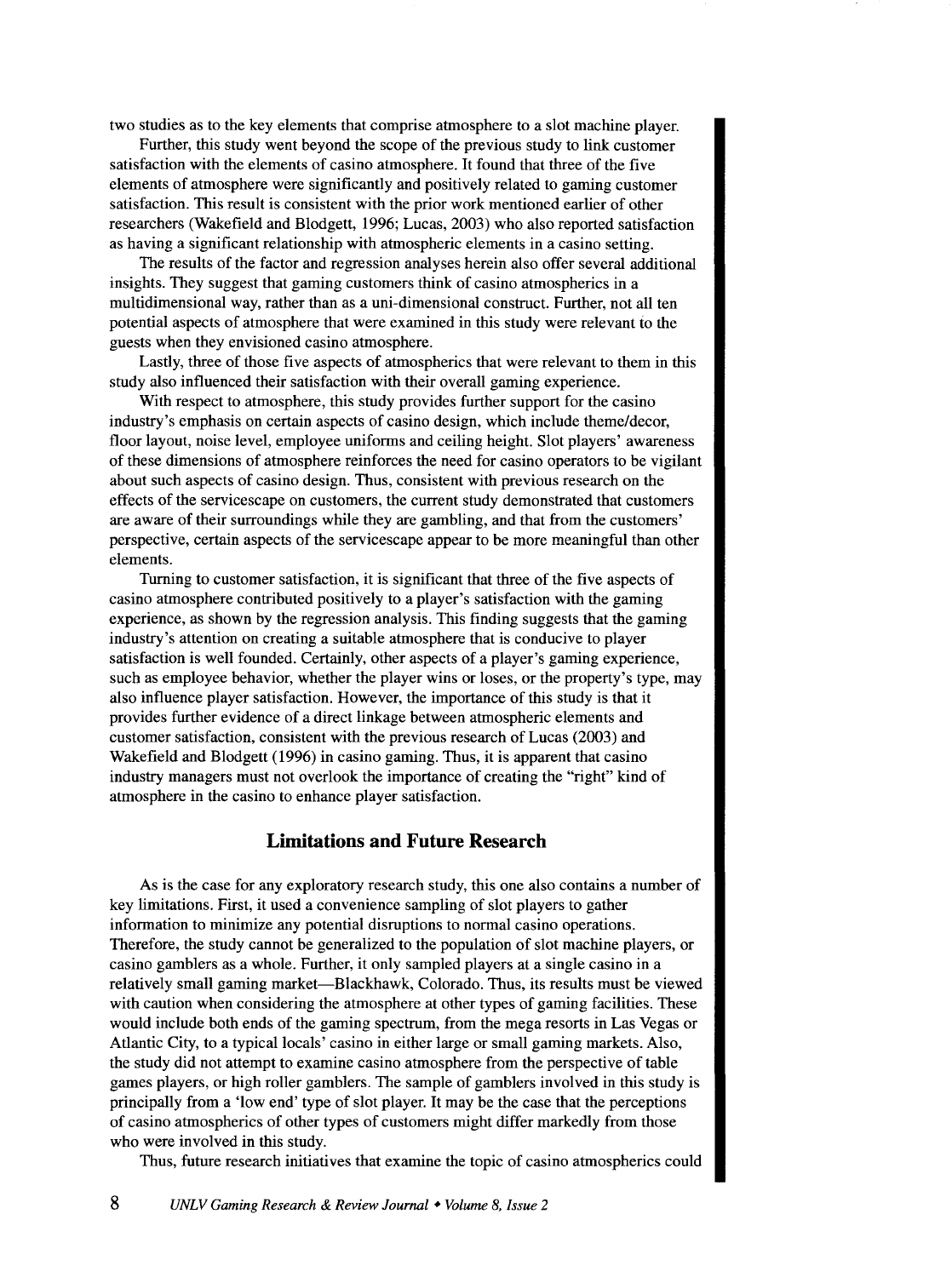*Casino Atmospherics from a Customer's Perspective: A Re-Examination* extend the present study by examining the atmospheric perceptions of other types of gamblers in other gaming jurisdictions, including gaming markets outside of the United States. It would be extremely valuable to build on the work involved in this and other prior studies that link gaming customer satisfaction to atmosphere in the casino. Studies to date have only scratched the surface of this important topic in the gaming industry. Much work remains to be done to more fully extend the existing research on atmospheric elements and their effects in casino gaming.

#### **Summary**

This study served a twofold purpose. First, it re-employed a survey that had previously been used to determine the elements of casino atmosphere. Its other purpose was to investigate whether or not a direct linkage exists between casino atmospherics and player satisfaction with the gaming experience. It was successful in both areas, in that it confirmed that the survey appears to be a useful tool for identifying the elements of casino atmosphere from the customers' perspective. It also demonstrated, consistent with previous research in gaming and other environments, that guest satisfaction appears to be influenced by the servicescape. Although the results of this study are not generalizable to the gaming industry as a whole, it nevertheless adds further support to the industry's emphasis on the physical environment in the casino and its role as a contributor to gaming customer satisfaction.

### **References**

- Baker, J. (1987). The role of the environment in marketing services: The consumer perspective. In Cepeil, J., Congram, C. & Shanahan, J. (Eds.), *The services challenge: Integrating for competitive advantage* (pp. 79-84 ). Chicago: American Marketing Association.
- Bitner, M. J. (1990). Evaluating service encounters: The effects of physical surroundings and employee responses. *Journal of Marketing, 54,* 57-71.
- Bitner, M. J. (1992). Servicescapes: The impact of physical surroundings on customers and employees. *Journal of Marketing, 56,* 57-71.
- Bruner, G., & Hensel, P. (1992). *Marketing scales handbook: A compilation of multi-item measures.* Chicago: American Marketing Association.
- Churchill, G. (1995). *Marketing research: Methodological foundations* (6<sup>th</sup> ed.). Orlando, FL: Harcourt Brace Publishers.
- Cronin, J. J., & Taylor, S. A. (1992). Measuring service quality: A reexamination and extension. *Journal of Marketing, 56,* 55-68.
- Kotler, P. (1974) Atmospherics as a marketing tool. *Journal of Retailing,* 49(4), 48-64.

Lucas, A. F. (2003). The determinants and effects of slot servicescape satisfaction in a Las Vegas hotel casino. *UNLV Gaming Research* & *Review Journal,* 7(1), 1-19.

- Malhotra, N. (1996). Marketing research: An applied orientation  $(2<sup>nd</sup>$  ed.). Upper Saddle River, NJ: Prentice Hall.
- Mayer, K., & Johnson, L. (2003). A customer- based assessment of casino atmospherics. *UNLV Gaming Research* & *Review Journal,* 7(1), 21-31.
- Mayer, K., Johnson, L., Hu, C, & Chen, S. (1998). Gaming customer satisfaction: An exploratory study. *Journal of Travel Research,* 37(Fall), 178-183.
- Milliman, R. (1988). Restaurant atmospherics. *Restaurants USA,* 8(1), 22-23.

Nunally, J. (1978). *Psychometric theory* (2<sup>nd</sup> ed.). New York: McGraw-Hill.

Simon, L. (2003, September). Branding through design. *Las Vegas Food Service Magazine,* 12-13.

Steiber, S., & Krowinski, W. (1990). *Measuring and managing patient satisfaction.*